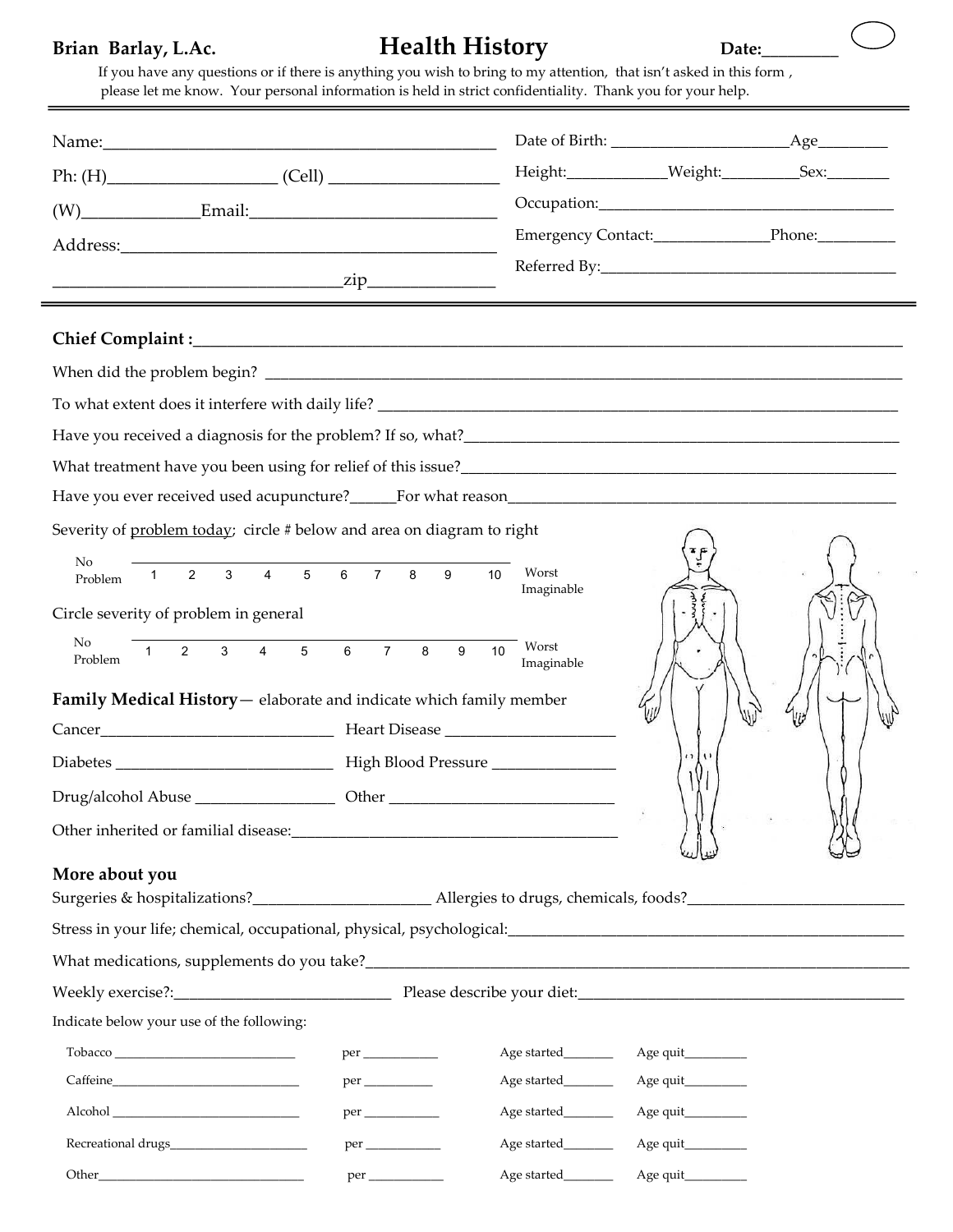### **General**

 $\Box$   $\Box$  Catch colds easily  $\Box$  Recurrent infections

 $\Box$   $\Box$  Night sweats

 $\Box$   $\Box$  Sweat easily

 $\Box$   $\Box$  Bleed or Bruise easily

Strong thirst hot  $\Box$  cold  $\Box$ 

 $\Box$   $\Box$  No desire to drink

 $\Box$   $\Box$  Fatigue / low energy

Time\_\_\_\_\_\_

Sudden energy drops

 $\Box$   $\Box$  Sudden change in weight

Past Current

 $\Box$   $\Box$ 

 $\Box$   $\Box$ 

## **Skin & Hair (cont.)**

### Past Current

 $\Box$  Eczema **Q Q** Warts **Q Q** Acne  $\Box$   $\Box$  Change in moles  $\Box$   $\Box$  Hair loss / thinning hair  $\Box$   $\Box$  Graying of hair

## **Sleep**

### Past Current

| ப              | ப            | Difficult to fall asleep               |
|----------------|--------------|----------------------------------------|
| ◻              | ◻            | Wake up easily –<br>times per night___ |
| ⊔              | ❏            | Wake too early -<br>times per night___ |
| ❏              | $\Box$       | Nightmare                              |
| $\Box$         | $\Box$       | Vivid dreams                           |
| $\Box$         | ◻            | Grinding teeth                         |
| $\Box$         | $\Box$       | Talking in sleep                       |
| $\Box$         | ◻            | Sleepwalking                           |
| $\Box$         | ◻            | Snoring                                |
| $\Box$         | ◻            | <b>Bad</b> dreams                      |
| Cardiovascular |              |                                        |
|                |              |                                        |
|                | Past Current |                                        |
| □              | □            | Pacemaker                              |
| $\Box$         | ◻            | High blood pressure                    |
| $\Box$         | □            | Low blood pressure                     |
| $\Box$         | ◻            | Chest discomfort / pain                |
| ❏              | ❏            | Heart palpitations                     |
| $\Box$         | ◻<br>□       | Cold hands or feet                     |
| $\Box$         |              | Swelling of hands or feet              |
| $\Box$<br>□    | $\Box$       | Blood clots                            |
|                | $\Box$       | Spider veins                           |

### **Respiratory**

### Past Current

| ப | ப | Pain with breathing       |
|---|---|---------------------------|
| ❏ | ⊔ | Difficulty with breathing |
| ப | ப | Shallow breathing         |
| ப | ப | Shortness of breath       |
| ப | ⊔ | Production of phlegm      |

## **Respiratory (cont.)**

Past Current

- $\Box$  Recurrent / chronic cough
- $\Box$  Asthma / wheezing
- $\Box$  Bronchitis
- $\square$   $\square$  Emphysema
- $\Box$  Pneumonia

# **Gynecological**

Past Current  $\Box$   $\Box$  Irregular periods

|                                      |        | uregunu perioas       |  |  |
|--------------------------------------|--------|-----------------------|--|--|
| ◻                                    | ⊔      | Painful periods       |  |  |
| ◻                                    | ◻      | Premenstrual syndrome |  |  |
| ◻                                    | ◻      | Menopausal syndrome   |  |  |
| □                                    | ◻      | Abnormal PAP smear    |  |  |
| ◻                                    | □      | Abnormal bleeding     |  |  |
| ◻                                    | ◻      | Postcoital bleeding   |  |  |
| □                                    | ◻      | Clots                 |  |  |
| ◻                                    | ◻      | Fibroids              |  |  |
| ◻                                    | ◻      | Endometriosis         |  |  |
| ◻                                    | ❏      | Infertility           |  |  |
| ❏                                    | $\Box$ | Vaginal dryness       |  |  |
| ◻                                    | ◻      | Vaginal discharge     |  |  |
| □                                    | ❏      | Vaginal sores         |  |  |
| □                                    | $\Box$ | <b>Breast lumps</b>   |  |  |
| ◻                                    | ◻      | Nipple discharge      |  |  |
| Are you pregnant? yes □<br>$no \Box$ |        |                       |  |  |
| Do you practice birth control?       |        |                       |  |  |
| yes □<br>no                          |        |                       |  |  |
| What type ________________           |        |                       |  |  |
|                                      |        |                       |  |  |
|                                      |        |                       |  |  |
|                                      |        |                       |  |  |
| # of premature births _________      |        |                       |  |  |
|                                      |        |                       |  |  |
| Age of first menses ___________      |        |                       |  |  |
| # days between menses _____          |        |                       |  |  |
| Duration of menses ___________       |        |                       |  |  |
| 1st day of last menses _______       |        |                       |  |  |
|                                      |        |                       |  |  |
|                                      |        |                       |  |  |
|                                      |        |                       |  |  |

# **Genito - Urinary**

|        | Past Current |                                   |  |
|--------|--------------|-----------------------------------|--|
| $\Box$ |              | $\Box$ Pain on urination          |  |
| ❏      |              | $\Box$ Urgent urination           |  |
| ❏      |              | $\Box$ Frequent urination         |  |
| ❏      |              | $\Box$ Blood in Urine             |  |
| $\Box$ |              | $\Box$ Change in urinary flow     |  |
| $\Box$ |              | $\Box$ Urinary incontinence       |  |
| $\Box$ |              | $\Box$ Dribbling urination        |  |
| ❏      |              | $\Box$ Wake at night to urinate   |  |
| □      |              | $\Box$ Recurrent bladder infec-   |  |
| ❏      |              | $\Box$ Recurrent yeast infections |  |
| ❏      |              | $\Box$ Kidney Stones              |  |
| $\Box$ |              | $\Box$ Prostrate problems         |  |
| $\Box$ |              | $\Box$ Change in sexual drive     |  |
| $\Box$ | $\Box$       | Impotence                         |  |

 $\Box$   $\Box$  Rashes / Itching

### **Skin & Hair**

Past Current

- $\Box$   $\Box$  Dry skin / scalp / hair  $\Box$   $\Box$  Rashes / hives
- $\Box$  Itching